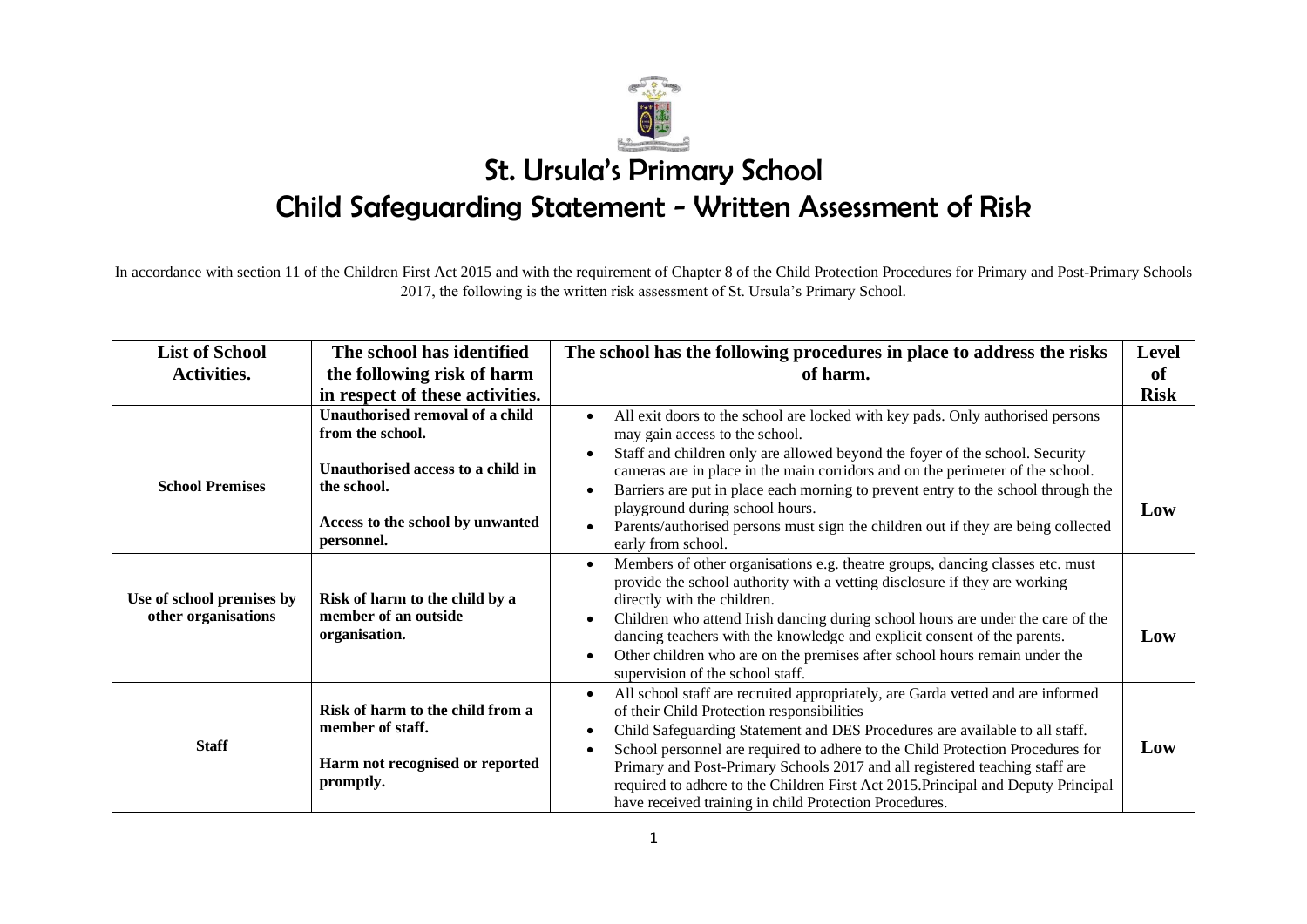|                                            |                                                                        | All staff to view TUSLA training module and any other online training offered<br>$\bullet$<br>by the PDST.<br>All staff members are provided with a copy of the school's Child Protection<br>$\bullet$<br>Policy.<br>The BOM ensures that the correct recruitment and induction procedures are<br>$\bullet$<br>followed when recruiting staff for the school.<br>All staff are required to be vetted and submit vetting disclosures to the BOM<br>$\bullet$<br>before beginning work in the school.<br>Staff are kept up to date with best policy and practice in relation to Child<br>$\bullet$<br>Protection.<br>Child Protection is put on the agenda for all BOM meetings.<br>An annual review of the school's Child Protection and Anti-Bullying Policies is<br>$\bullet$<br>undertaken by the BOM. | Low |
|--------------------------------------------|------------------------------------------------------------------------|----------------------------------------------------------------------------------------------------------------------------------------------------------------------------------------------------------------------------------------------------------------------------------------------------------------------------------------------------------------------------------------------------------------------------------------------------------------------------------------------------------------------------------------------------------------------------------------------------------------------------------------------------------------------------------------------------------------------------------------------------------------------------------------------------------|-----|
| <b>Visitors/Guests</b>                     | Risk of harm to the child from an<br>authorised visitor to the school. | Visitors to the school are required to sign the visitors' book on arrival at the<br>$\bullet$<br>school. They are required to wear a 'visitor's badge' and are clearly identifiable<br>when moving around the school.<br>Visitors to the school will be escorted by the Principal, Deputy Principal or staff<br>$\bullet$<br>member.<br>Access to pupils is restricted to the purpose of the visit.<br>$\bullet$                                                                                                                                                                                                                                                                                                                                                                                         | Low |
| <b>Volunteers</b>                          | Risk of harm to the child from a<br>volunteer                          | Policy and Procedures in place.<br>$\bullet$<br>Volunteers working regularly in the school are required to provide the school<br>$\bullet$<br>with a vetting disclosure.<br>Volunteers always work under the supervision of the teacher.<br>$\bullet$<br>They never work with a child outside of the view of the teacher.<br>$\bullet$<br>The teacher must remain with the class at all times.<br>$\bullet$                                                                                                                                                                                                                                                                                                                                                                                              | Low |
| <b>Management</b> of<br><b>Contractors</b> | Risk of harm to the child from a<br>person not known to the school.    | Contractors working in the school are required to sign in on arrival at the<br>$\bullet$<br>school. They are required to wear a 'visitors' badge' and are clearly identifiable<br>when moving around the school.<br>The identity of contractors and their staff is checked on the arrival at the school.<br>$\bullet$<br>Contractors will be required to provide a vetting disclosure if working regularly<br>$\bullet$<br>on the premises during school hours.<br>Access to pupils is restricted.<br>$\bullet$<br>If, in the case of an emergency or in exceptional circumstances a contractor<br>$\bullet$<br>needs to work in a classroom or where children are present, the teacher will<br>remove the children if necessary, or ensure that they are closely supervised.                            | Low |
|                                            |                                                                        | Policy and Procedures in place.<br>$\bullet$                                                                                                                                                                                                                                                                                                                                                                                                                                                                                                                                                                                                                                                                                                                                                             |     |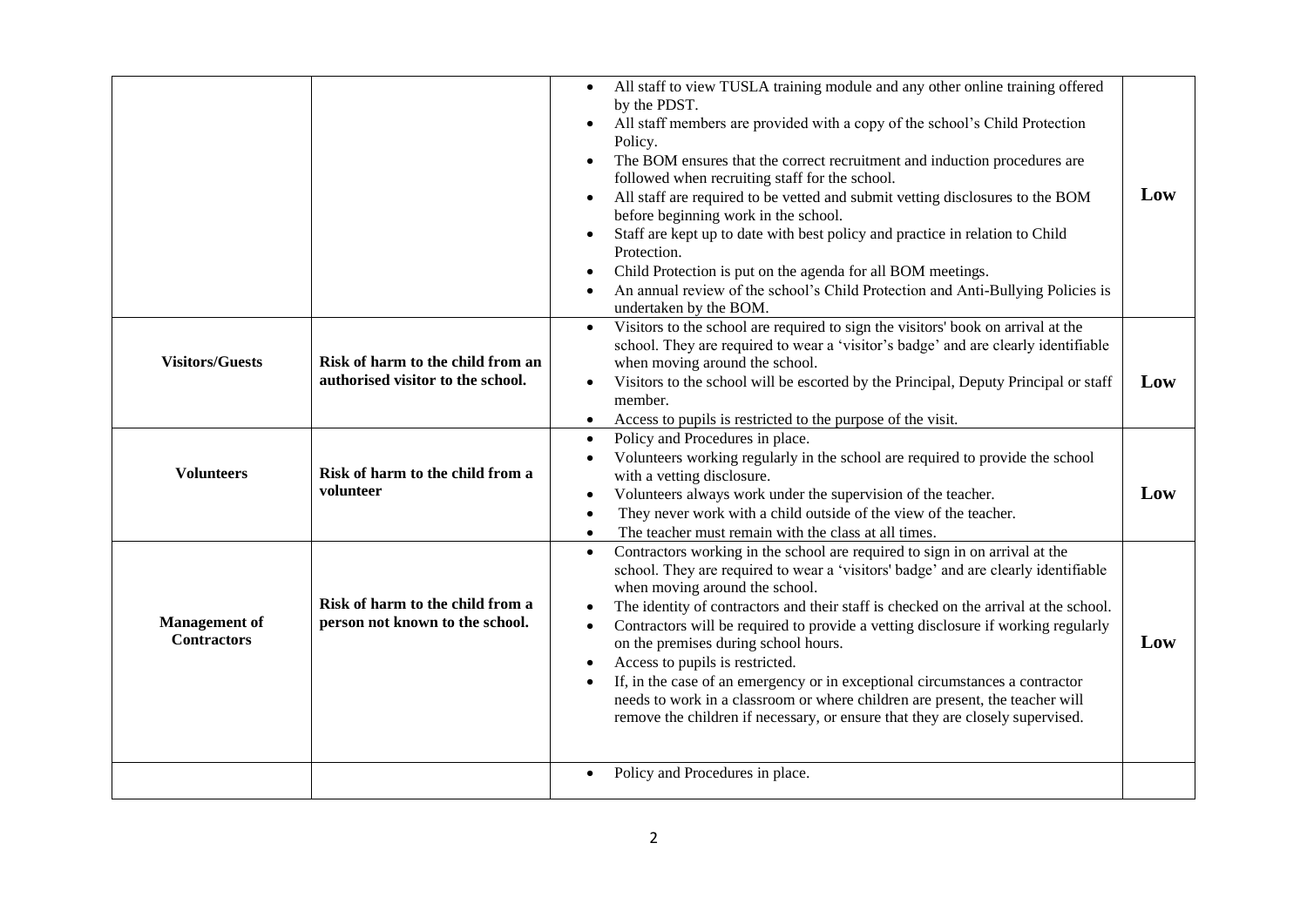| <b>Students on Work</b><br><b>Experience</b> | Risk of harm to the child from an<br>adult on work experience                                                                                                                                                 | When organising work experience placements, the school will ensure that it<br>$\bullet$<br>receives vetting disclosures from the students who are over 16 years.<br>Teachers remain with the class.<br>$\bullet$                                                                                                                                                                                                                                                                                                                                                                                                                                                                                                                                                                                                                                                                                                                                                                                                                                                                                                                                                                                                                                                                                                                                                                                                                                                                                                                                                                                          | Low |
|----------------------------------------------|---------------------------------------------------------------------------------------------------------------------------------------------------------------------------------------------------------------|-----------------------------------------------------------------------------------------------------------------------------------------------------------------------------------------------------------------------------------------------------------------------------------------------------------------------------------------------------------------------------------------------------------------------------------------------------------------------------------------------------------------------------------------------------------------------------------------------------------------------------------------------------------------------------------------------------------------------------------------------------------------------------------------------------------------------------------------------------------------------------------------------------------------------------------------------------------------------------------------------------------------------------------------------------------------------------------------------------------------------------------------------------------------------------------------------------------------------------------------------------------------------------------------------------------------------------------------------------------------------------------------------------------------------------------------------------------------------------------------------------------------------------------------------------------------------------------------------------------|-----|
| <b>Sports Coaches</b>                        | Harm to pupils.                                                                                                                                                                                               | Procedures in place for sports coaches in the school.<br>٠<br>Coaches are required to provide the school with a vetting disclosure.<br>$\bullet$                                                                                                                                                                                                                                                                                                                                                                                                                                                                                                                                                                                                                                                                                                                                                                                                                                                                                                                                                                                                                                                                                                                                                                                                                                                                                                                                                                                                                                                          | Low |
| <b>Pupils</b>                                | <b>Storing of sensitive information</b><br>on the child.<br>Attendance – missing out on<br>education.<br>Welfare issues - hygiene, dress,<br>behaviour, not collected after<br>school etc.<br><b>Bullying</b> | The school has a Data Protection Policy in place.<br>$\bullet$<br>Records containing sensitive information are stored safely and securely in line<br>$\bullet$<br>with the school's Data Protection Policy.<br>An Attendance Strategy for the school has been formulated and submitted to<br>TUSLA,<br>Attendance records on Aladdin are password protected.<br>Each class teacher has strategies for dealing with absenteeism and inappropriate<br>behaviour.<br>There is an effective Anti-Bullying Policy in place in the school.<br>$\bullet$<br>The school strives to maintain an environment where children feel confident to<br>approach a staff member if they have a problem.<br>There is a Safety, Health and Welfare at Work Policy in place in the school.<br>$\bullet$<br>Staff are vigilant with regard to the welfare issues of the child i.e. identification<br>$\bullet$<br>of families who are in need of support.<br>The school nurse is contacted with regard to welfare issues where necessary.<br>$\bullet$<br>The school has a healthy lunch policy in place and the school avails of the Dept.<br>of Social Protection breakfast club.<br>Children who are not collected wait in the foyer until a parent or authorised<br>$\bullet$<br>person comes to collect them.<br>Care Orders and Protection Orders issued by the courts are stored in the<br>$\bullet$<br>Principal's office. The children are identified by means of a 'red flag' which is<br>in a covert area in the general office. These names are strictly confidential and<br>only known to relevant staff members. | Low |
| Playground                                   | Risk of harm to the child due to<br>inadequate supervision.<br><b>Flight Risk – young</b><br>children/children or children                                                                                    | There is a Supervision Policy in place in the school.<br>$\bullet$<br>Barriers are in place to prevent the children from leaving the school during<br>$\bullet$<br>school hours.<br>Teachers supervise all areas of the playground. There are designated areas for<br>$\bullet$<br>the class levels to separate the different age groups.<br>The school's Code of Behaviour outlines the strategies for promoting positive                                                                                                                                                                                                                                                                                                                                                                                                                                                                                                                                                                                                                                                                                                                                                                                                                                                                                                                                                                                                                                                                                                                                                                                |     |
|                                              | with special needs.                                                                                                                                                                                           | behaviour and the children are reminded of these during school assemblies and<br>SPHE lessons.                                                                                                                                                                                                                                                                                                                                                                                                                                                                                                                                                                                                                                                                                                                                                                                                                                                                                                                                                                                                                                                                                                                                                                                                                                                                                                                                                                                                                                                                                                            | Low |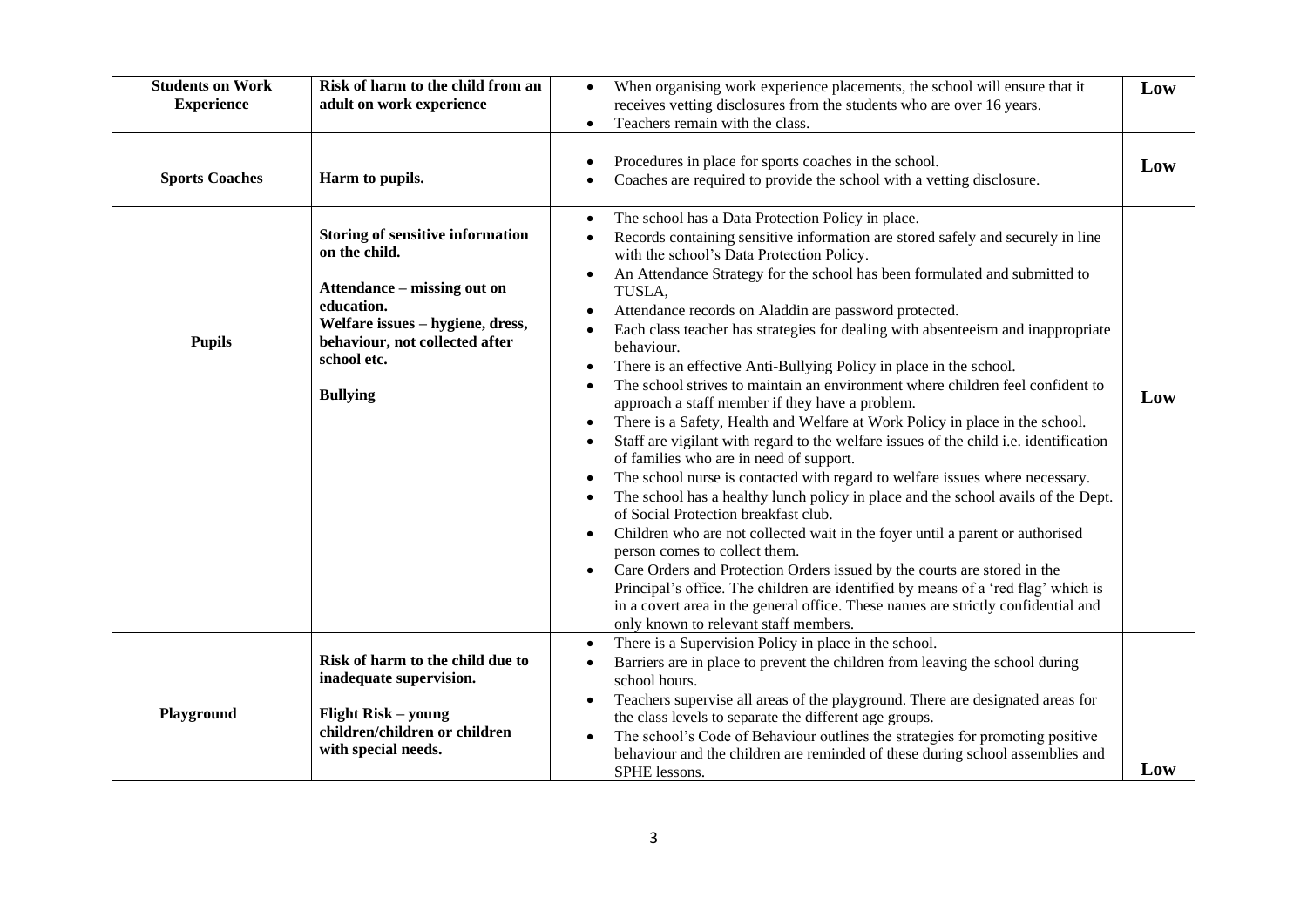| <b>Classroom Activities</b>                                                            | Risk of harm to the child<br>through rough play, bullying,<br>isolation etc.<br>Risk of isolation or intimidation<br>during group work or practical<br>activities etc.                                                                                                                                                                                                                                                                            | The children are encouraged to work co-operatively and to support one another<br>$\bullet$<br>in all school activities.<br>There is an effective Anti-Bullying Policy in the school.<br>$\bullet$<br>Workshops on bullying are organised for the senior classes.<br>$\bullet$<br>Teachers on duty monitor the interactions of the children.<br>Issues arising are dealt with under the school's Code of Behaviour and recurring<br>issues are recorded on the Behaviour Report Sheets.<br>The school's Code of Behaviour outlines the strategies for promoting positive<br>behaviour and the children are reminded of these during school assemblies and<br>SPHE lessons.<br>The children are encouraged to work co-operatively and to support one another<br>$\bullet$<br>in all school activities.<br>Teachers monitor the interactions of the children.<br>$\bullet$<br>The teachers supervise all in-class activities vigilantly.<br>Issues arising are dealt with under the school's Code of Behaviour and may be<br>recorded on the Behaviour Report Sheets. | Low |
|----------------------------------------------------------------------------------------|---------------------------------------------------------------------------------------------------------------------------------------------------------------------------------------------------------------------------------------------------------------------------------------------------------------------------------------------------------------------------------------------------------------------------------------------------|--------------------------------------------------------------------------------------------------------------------------------------------------------------------------------------------------------------------------------------------------------------------------------------------------------------------------------------------------------------------------------------------------------------------------------------------------------------------------------------------------------------------------------------------------------------------------------------------------------------------------------------------------------------------------------------------------------------------------------------------------------------------------------------------------------------------------------------------------------------------------------------------------------------------------------------------------------------------------------------------------------------------------------------------------------------------|-----|
| <b>Extended School Activities</b>                                                      | Risk of harm to the child while<br>undertaking the following<br>activities<br><b>Aistear</b><br><b>Morning Activities</b><br>(Infs.)<br><b>Nature Walks</b><br><b>Sports</b><br>Swimming<br><b>Fieldtrips</b><br><b>School Tours</b><br><b>After-School</b><br><b>Activities</b><br><b>School Concerts.</b><br>Marathon.<br>Visits to the Church.<br><b>Fundraising events</b><br>Daily arrival and<br>dismissal of pupils<br><b>Bus journeys</b> | There are policies in place to cover School Tours /Fieldtrips, Extra-Curricular<br>Activities and Swimming.<br>Coaches and volunteers are required to provide vetting disclosures and never<br>$\bullet$<br>work alone.<br>There is extra supervision when a class leaves the school during the school day.<br>$\bullet$<br>At times, the younger children may have 'buddies' from the senior classes to<br>assist the adults.<br>The Junior classes learn the Road Safety 'Safe Cross Code'<br>$\bullet$<br>The Code of Behaviour and Anti-Bullying policies are also in effect during<br>$\bullet$<br>these activities.<br>Children are accompanied on buses at all times by at least one member of staff.<br>$\bullet$                                                                                                                                                                                                                                                                                                                                          | Low |
| <b>Curricular provision in</b><br>respect of SPHE, RSE,<br><b>Stay Safe Programmes</b> | Non-Teaching of same.                                                                                                                                                                                                                                                                                                                                                                                                                             | The school implements SPHE, RSE and Stay Safe in full. This is recorded in<br>$\bullet$<br>teachers' Monthly Progress Reports.                                                                                                                                                                                                                                                                                                                                                                                                                                                                                                                                                                                                                                                                                                                                                                                                                                                                                                                                     | Low |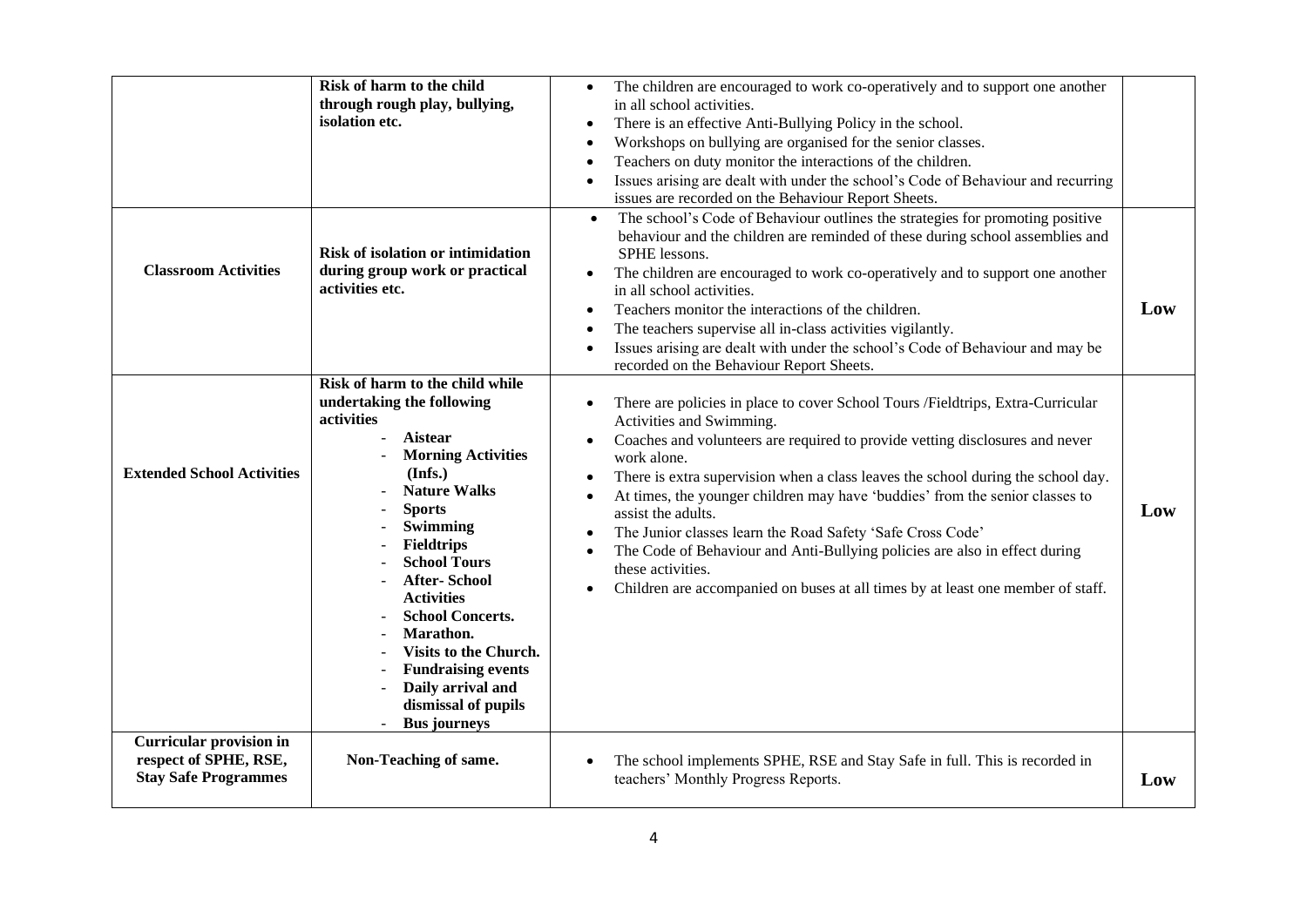| Use of the Internet                                       | Risk of harm to the child<br>through the improper use of the<br><b>Internet</b>                                                                                         | The school has an Internet Acceptable Use Policy.<br>$\bullet$<br>Access to online content on the internet is restricted in accordance with our<br>$\bullet$<br>Acceptable Use Policy and the DES Policy on internet use through its agency –<br>the National Centre for Technology in Education.<br>A filtering system has been applied and is a safety precaution for children when<br>$\bullet$<br>using the internet.<br>Internet sessions are supervised by a teacher and are used for educational<br>$\bullet$<br>purposes only.<br>The children are not allowed use chatrooms.<br>$\bullet$<br>The senior classes take part in workshops on Internet Safety organised by<br>trained personnel. | Low |
|-----------------------------------------------------------|-------------------------------------------------------------------------------------------------------------------------------------------------------------------------|-------------------------------------------------------------------------------------------------------------------------------------------------------------------------------------------------------------------------------------------------------------------------------------------------------------------------------------------------------------------------------------------------------------------------------------------------------------------------------------------------------------------------------------------------------------------------------------------------------------------------------------------------------------------------------------------------------|-----|
| Lunch times - (Indoors)                                   | Risk of anti-social behaviour.<br><b>Bullying.</b><br><b>Relationship issues.</b><br>Risk of harm to the child from<br>watching DVD's that are not age-<br>appropriate. | There is a Supervision Policy in place in the school.<br>$\bullet$<br>The same Code of Behaviour applies when the children are in class at<br>$\bullet$<br>lunchtimes on wet days.<br>The school has a licence from the MPLC to show suitable DVD's at lunchtimes.<br>$\bullet$<br>U-rated DVD's may be shown in the school in all classes.<br>PG rated DVD's may be shown in $5th$ and $6th$ classes with the consent of the<br>$\bullet$<br>parents.<br>Children also have access to board games and books at lunchtime.<br>$\bullet$                                                                                                                                                               | Low |
| <b>Special Education</b>                                  | <b>Risks associated with one-to-one</b><br>teaching.<br>Harm by school personnel.                                                                                       | All school staff are recruited appropriately, are Garda vetted and are informed<br>$\bullet$<br>of their Child Protection responsibilities.<br>Glass panels in the doors of the Learning Support rooms or doors open.<br>$\bullet$<br>Table between teacher and pupil.<br>$\bullet$                                                                                                                                                                                                                                                                                                                                                                                                                   | Low |
| Toileting and intimate care<br>needs                      | Harm by school personnel.<br>Intimate care issues.<br><b>Misinterpretation of essential</b><br>physical contact.                                                        | All school staff are vetted and are aware of their Child Protection<br>$\bullet$<br>responsibilities.<br>A policy on Intimate Care is in place in the school.<br>$\bullet$<br>Special Needs Assistants always work in two's when looking after the toileting<br>$\bullet$<br>needs of a young child or the intimate care needs of an older child with special<br>needs.<br>Parents are involved in planning for toileting and intimate care needs.<br>$\bullet$                                                                                                                                                                                                                                       | Low |
| <b>Administration of</b><br><b>Medicine and First Aid</b> | Risk of harm to the child from an<br>error in the administration of<br>medication or first aid.                                                                         | Policy and procedures in place for the Administration of Medicine and dealing<br>$\bullet$<br>with accidents.                                                                                                                                                                                                                                                                                                                                                                                                                                                                                                                                                                                         | Low |
| <b>Critical Incidents</b>                                 | Risk of trauma to the child in the<br>event of a critical incident.                                                                                                     | Policy in place for the management of critical incidents.<br>$\bullet$                                                                                                                                                                                                                                                                                                                                                                                                                                                                                                                                                                                                                                | Low |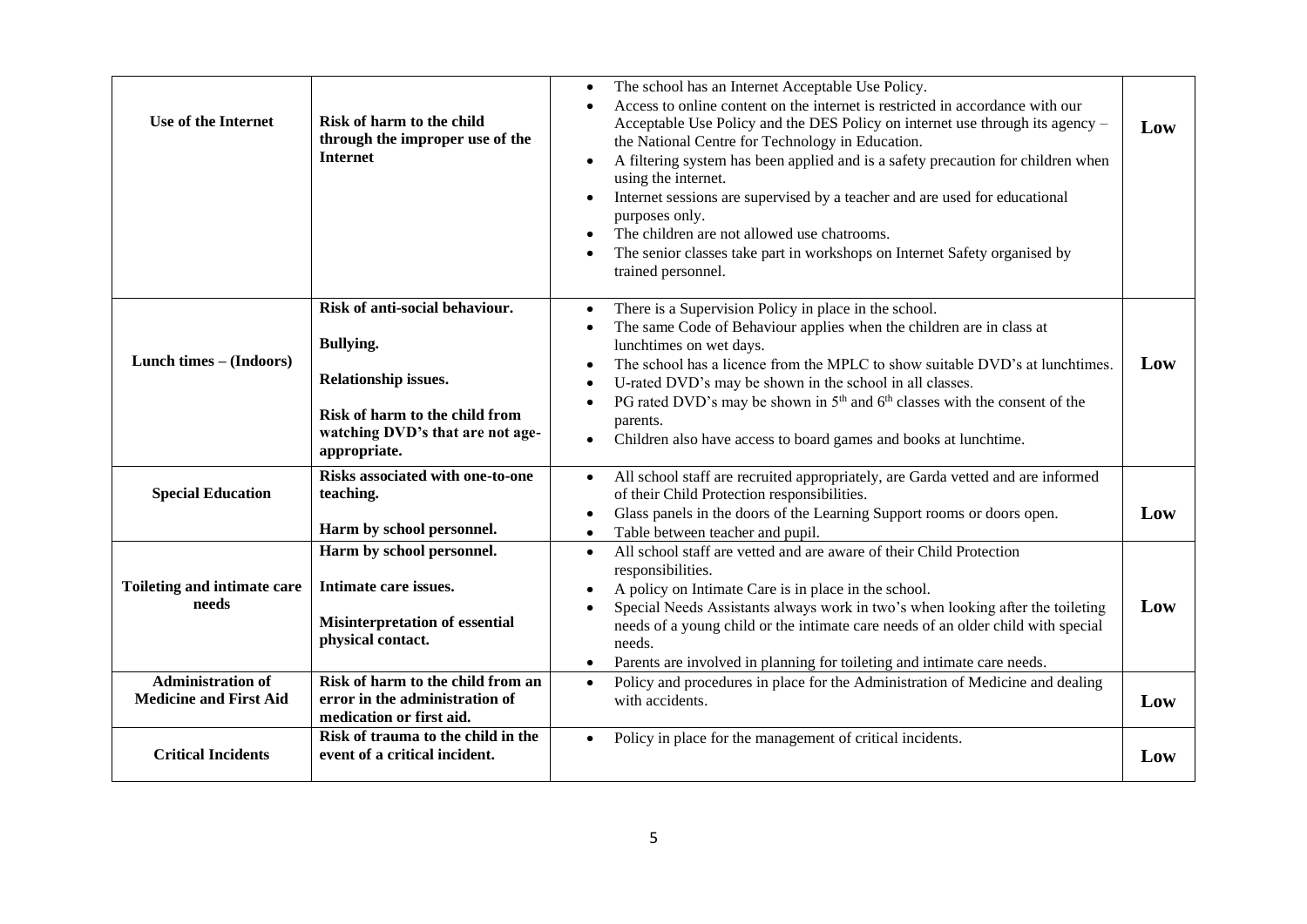| <b>Photographs and Videos</b>                                                                         | Direct and indirect risks to<br>children when photographs are<br>shared on the websites.<br>Children may be identifiable<br>when a photo is shared with<br>personal information.<br>Risk to the child if photographs<br>are distributed without the<br>consent of the parents/guardians.<br>Risk to the child of another child<br>taking her photo and uploading<br>it onto social media. | It is noted in this risk assessment that parents taking photos or videos for purely<br>$\bullet$<br>personal, family, household, or recreational purposes does not come within the<br>School's Data Protection Policy.<br>Parental permission for photos and videos is obtained on enrolment.<br>Personal details or full names of children are not included with photos or videos<br>of children on the school website or in the newspaper.<br>The school adheres to the 'best practice' guidelines as outlined by the INTO<br>and which are in compliance with the Data Protection Act.<br>Photographers are not allowed to have unsupervised access to the children.<br>Policy on Use of Mobile Phones in place | Low |
|-------------------------------------------------------------------------------------------------------|-------------------------------------------------------------------------------------------------------------------------------------------------------------------------------------------------------------------------------------------------------------------------------------------------------------------------------------------------------------------------------------------|--------------------------------------------------------------------------------------------------------------------------------------------------------------------------------------------------------------------------------------------------------------------------------------------------------------------------------------------------------------------------------------------------------------------------------------------------------------------------------------------------------------------------------------------------------------------------------------------------------------------------------------------------------------------------------------------------------------------|-----|
| <b>Mobile Phones</b>                                                                                  | <b>Bullying.</b><br>Risk to the child from access to<br>social media either by herself or<br>others.                                                                                                                                                                                                                                                                                      | There is a policy on the use of mobile phones in school.<br>Children may not bring mobile phones unless in exceptional circumstances and<br>with the express agreement of the Principal or Deputy Principal in her absence.                                                                                                                                                                                                                                                                                                                                                                                                                                                                                        | Low |
| Swimming                                                                                              | Risk of the child coming in<br>contact with an unknown person.                                                                                                                                                                                                                                                                                                                            | Swimming Policy in place.                                                                                                                                                                                                                                                                                                                                                                                                                                                                                                                                                                                                                                                                                          | Low |
| <b>Children travelling in</b><br>teachers' cars                                                       | Risk of an accident.<br>Harm by school personnel                                                                                                                                                                                                                                                                                                                                          | Children may, on occasion, travel from the school in a staff member's car (the<br>principal's car) with the explicit consent of the principal, the teacher and the<br>parents/guardians.<br>In such a case two or three children will travel in the car.<br>This is agreed on a case-by-case basis.                                                                                                                                                                                                                                                                                                                                                                                                                | Low |
| <b>Managing challenging</b><br>behaviour amongst pupils,<br>including appropriate use<br>of restraint | Injury to pupils and staff.                                                                                                                                                                                                                                                                                                                                                               | School Policy on Physical Intervention.<br>$\bullet$<br>Code of Behaviour.<br>Anti-Bullying Policy.<br>Advice from National Educational Psychological Services<br>Advice from Special Education Support Services.<br>$\bullet$                                                                                                                                                                                                                                                                                                                                                                                                                                                                                     | Low |
| <b>LGBT</b> children/Pupils<br>perceived to be LGBT                                                   | <b>Bullying, isolation or</b><br>harassment.                                                                                                                                                                                                                                                                                                                                              | Issues arising will be dealt with through the code of Behaviour and the Anti-<br>Bullying Policy.                                                                                                                                                                                                                                                                                                                                                                                                                                                                                                                                                                                                                  | Low |